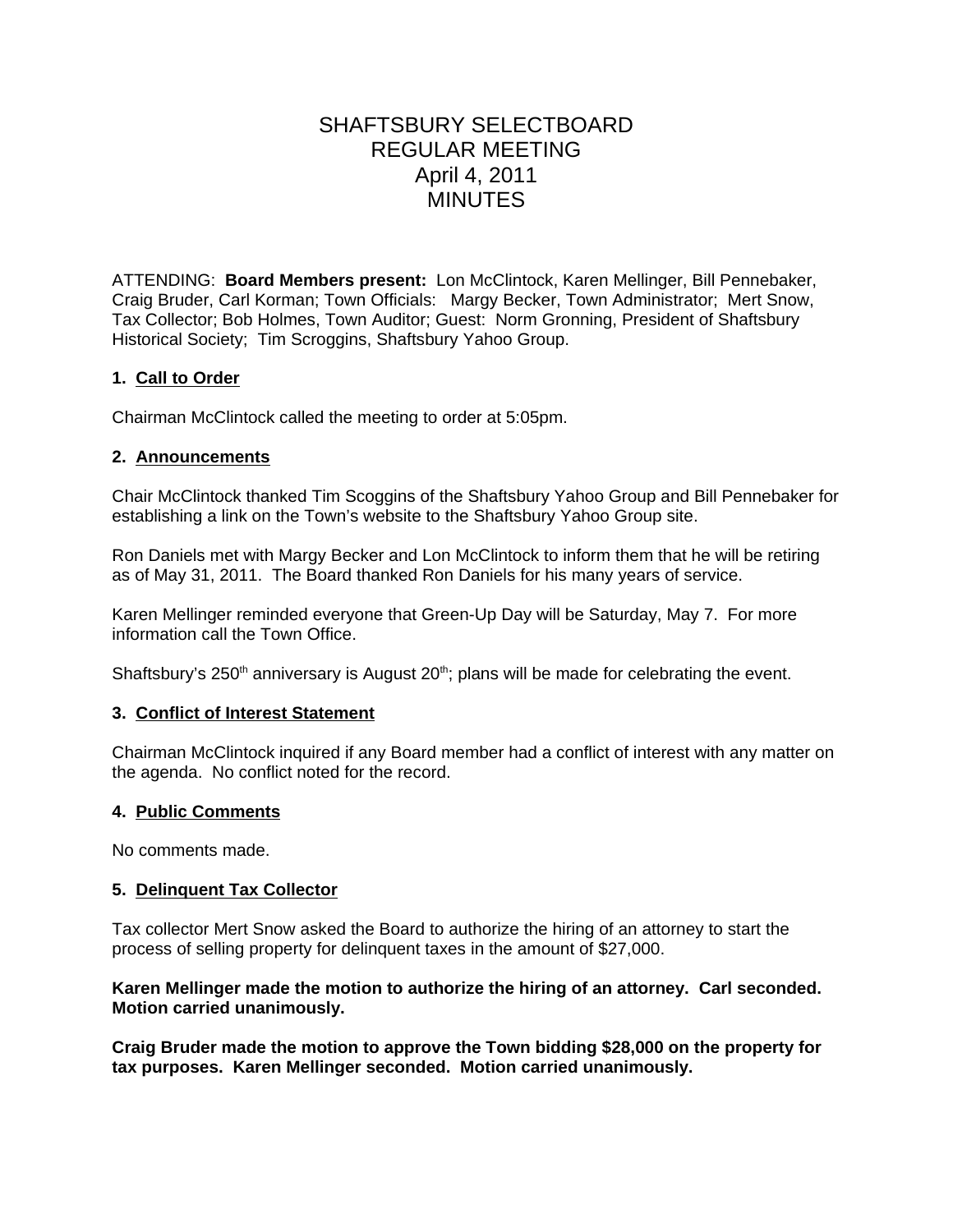# 6. Shaftsbury Historical Society-Shaftsbury 250<sup>th</sup> Anniversary

Norm Gronning of the Shaftsbury Historical Society addressed the Board concerning the 250<sup>th</sup> anniversary of the Town. Norm gave a brief history of the town. The Board discussed with Norm Gronning ideas for the celebration. The Historical Society will be meeting on the 12<sup>th</sup>. On April 14<sup>th</sup> at 6pm there will be a meeting at Cole Hall to brainstorm ideas for the celebration. The schools will be asked to get involved. Information about the  $250<sup>th</sup>$  anniversary will be on the Town's website and the Shaftsbury Yahoo Group website and the Bennington Banner.

# **7. Road Foreman Resignation**

With the resignation of the current road foreman, Ron Daniels, the Board discussed the process of hiring a new road foreman. The Personnel Policy Committee is working on changes to the job description. The Board discussed to whom the road foreman should report to; the Town Administrator or the Selectboard. There was discussion about expanding the position beyond road foreman. Consideration will be given to the position being salaried instead of the hourly wage that is in place now. The Board will meet next Monday at 6pm to finalize the process.

# **8. Annual Highway Financial Plan**

**Karen Mellinger made the motion to approve the Annual Highway Financial Plan. Bill Pennebaker seconded. Motion carried unanimously.**

## **9. Accounting Policies**

Bob Holmes discussed with the Board the recommendations received from the recent audit. The Board discussed the need to make the Town's accounting policies and procedures more comprehensive. The Board is considering looking to other towns to see their policies. It was agreed the auditors, Sullivan and Powers should be contacted for more direction regarding checking account reconciliations. The Board asked the Town Administrator to provide members copies of existing policies and procedures.

## **10. HHW Days-Clean Harbors Contract**

The contract for 2011 Household Hazardous Waste Collection Days has been forwarded to Clean Harbors with the Board's suggested changes. The Town is waiting to hear back from Clean Harbors.

## **11. VT Rapid Response Plan**

**Karen Mellinger made the motion to approve the VT Rapid Response Plan. Craig seconded. Motion carried.** The Board discussed section 8 of the plan.

## **12. Appointments to BCRC**

A letter was received from Jim Sullivan of the BCRC stating that there are two positions open and the BCRC would like Bill Pennebaker appointed to one of the positions. **Karen Mellinger made the motion to appoint Bill Pennebaker as a Shaftsbury representative to the BCRC. Craig Bruder seconded. Motion carried 4-0-1 with Bill Pennebaker abstaining.**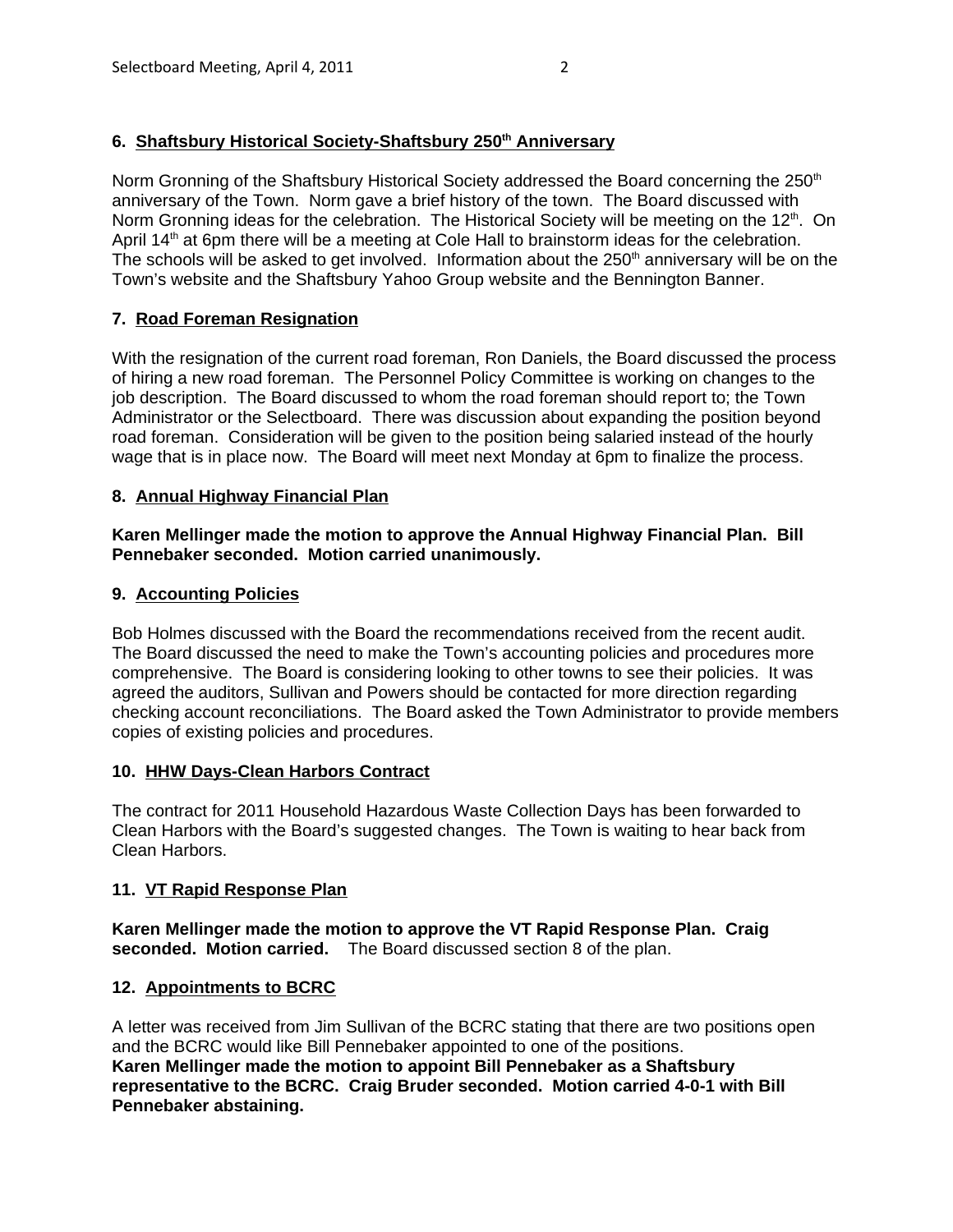Margy Becker will place an ad for the second position. Bill Pennebaker resigned as the member-at-large.

#### **Carl Korman excused himself from the meeting at 7:45pm.**

#### **13. Town Administrator Report**

The Energy Efficiency Block Grant will be closed out at the end of April. Bids for construction projects will be sent out in the near future. The Town will hold off on fuel bids. Zoning matters will be followed up on.

#### **14 Approval of Minutes**

#### **Karen Mellinger made the motion to approve the minutes for March 21, 2011. Bill Pennebaker seconded. Motion carried 4-0.**

#### **15. Approval of Warrants**

PAYROLL WARRANT PR#38 IN THE AMOUNT OF \$5,985.06. **Craig Bruder made the motion to approve payroll warrant PR#38 in the amount of \$5,985.06. Karen Mellinger seconded. Motion carried 4-0.**

PAYROLL WARRANT PR#39 IN THE AMOUNT OF \$7,334.67. **Karen Mellinger made the motion to approve payroll warrant PR#39 in the amount of \$7,334.67. Bill Pennebaker seconded. Motion carried 4-0.**

CHECK WARRANT #W40 IN THE AMOUNT OF \$13,258.55.

**Bill Pennebaker made the motion to approve check warrant #W40 in the amount of \$13,258.55. Karen Mellinger seconded. Motion carried 4-0.**

RETIREMENT WARRANT #W41R IN THE AMOUNT OF \$6,696.57. **Craig Bruder made the motion to approve retirement warrant #W41R in the amount of \$6,696.57. Motion carried 4-0.**

CHECK WARRANT #W41 IN THE AMOUNT OF \$3,139.44. **Karen Mellinger made the motion to approve check warrant #W41 in the amount of \$3,139.44. Bill Pennebaker seconded. Motion carried 4-0.**

#### **16. Other Business**

Bill Pennebaker asked if Economic Development Committee members were going to be appointed by the Selectboard this year. The Board agreed to discuss at their next meeting whether appointments should be made to other advisory committees apart from the Planning Commission and Development Review Board. Historically membership to many advisory committees has been on a volunteer basis. Some committees take actions on behalf of the Town and some are purely advisory.

Bill Pennebaker asked if a public hearing might be necessary for TAM'S request for recertification. The deadline for a hearing was March 21<sup>st</sup>, but the Board will look into the request further.